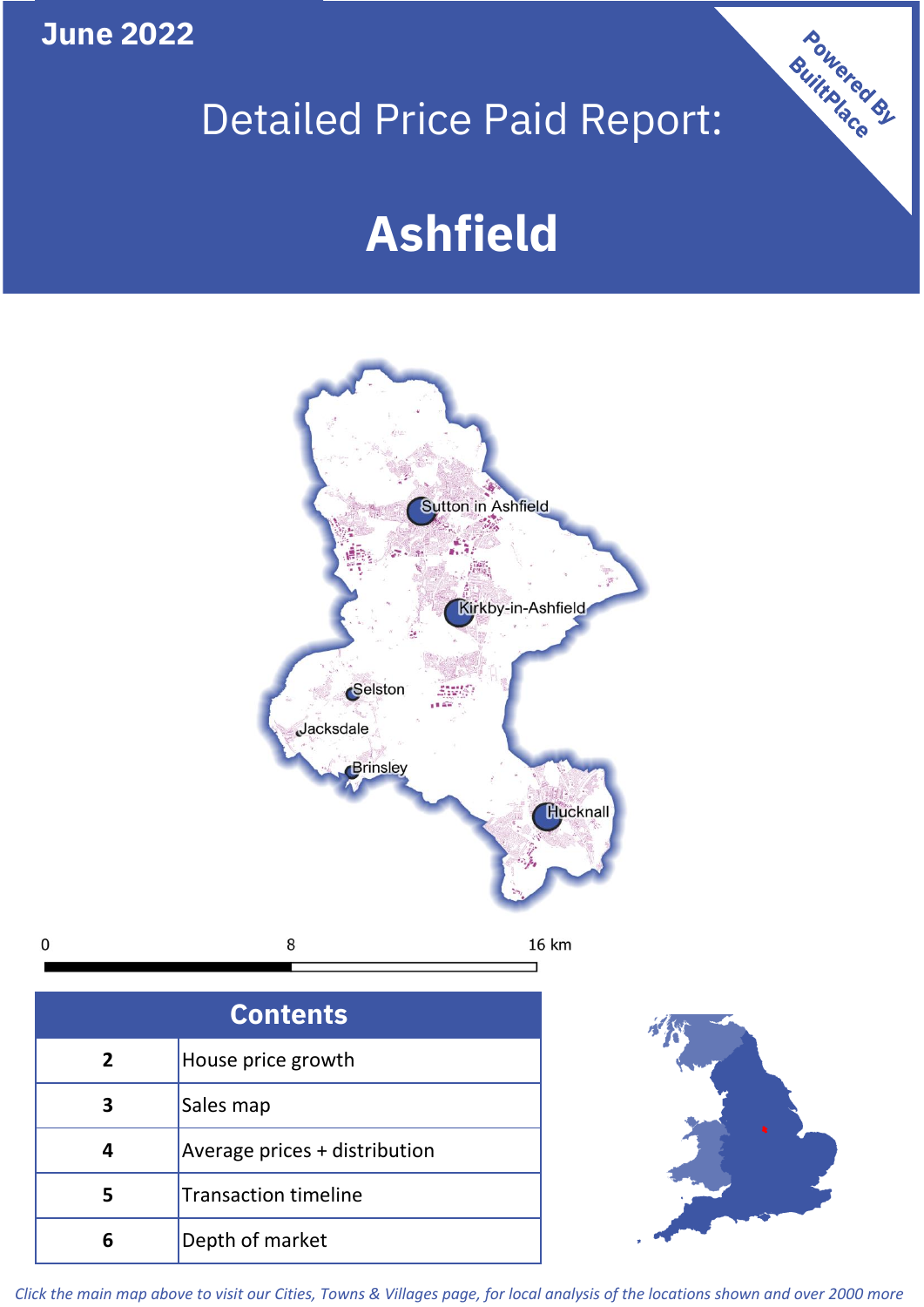#### **Headline Data**

|                     | <b>Current level</b> | 3 month | <b>Annual</b> | 5 year   | 10 year |
|---------------------|----------------------|---------|---------------|----------|---------|
| <b>House prices</b> | £176,707             | 2.8%    | 10.1%         | 37.3%    | 74.8%   |
| <b>Transactions</b> | 1,916                | $-6.9%$ | 10.2%         | $-20.2%$ | 35.2%   |

## **House Price Growth (April 2022 data)**

#### *Annual Change in House Prices*



House prices in Ashfield grew by 10.1% in the 12 months to April 2022 (based on 3-month smoothed data). By comparison national house prices grew by 10.7% and prices in the East Midlands grew by 11.6% over the same period.

Ashfield house prices are now 46.6% above their previous peak in 2007, compared to +50.1% for the East Midlands and +52.9% across England.



#### *Year-To-Date Change in House Prices, December to April*

Local prices have grown by 3.0% in 2022 so far, compared to growth of 4.4% over the same period last year.

#### *Source: OS OpenData; UK House Price Index (Contains HM Land Registry data © Crown copyright)*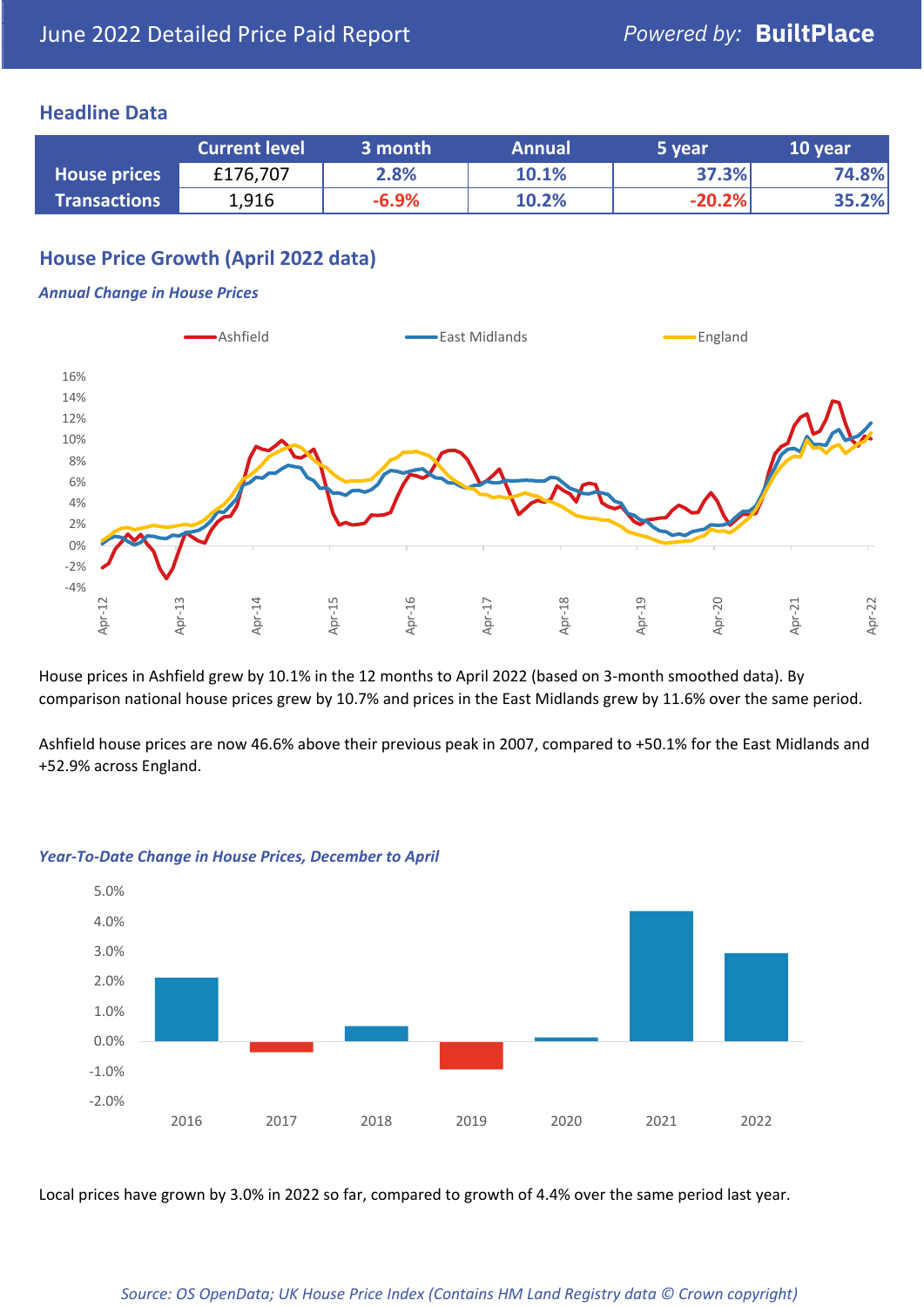## **House Price Map**

#### *12 months to April 2022*



*Each point is one postcode, coloured by the average value relative to all sales in this local authority (price bands are LA-specific quintiles).*

## **Map Key**

| Min      | <b>Max</b> |                            |
|----------|------------|----------------------------|
| Up to    | £116,000   | 1st quintile / lowest 20%  |
| £116,000 | £147,000   | 2nd quintile               |
| £147,000 | £178,000   | 3rd quintile               |
| £178,000 | £230,000   | 4th quintile               |
| £230,000 | and over   | 5th quintile / highest 20% |

#### *Source: OS OpenData; UK House Price Index (Contains HM Land Registry data © Crown copyright)*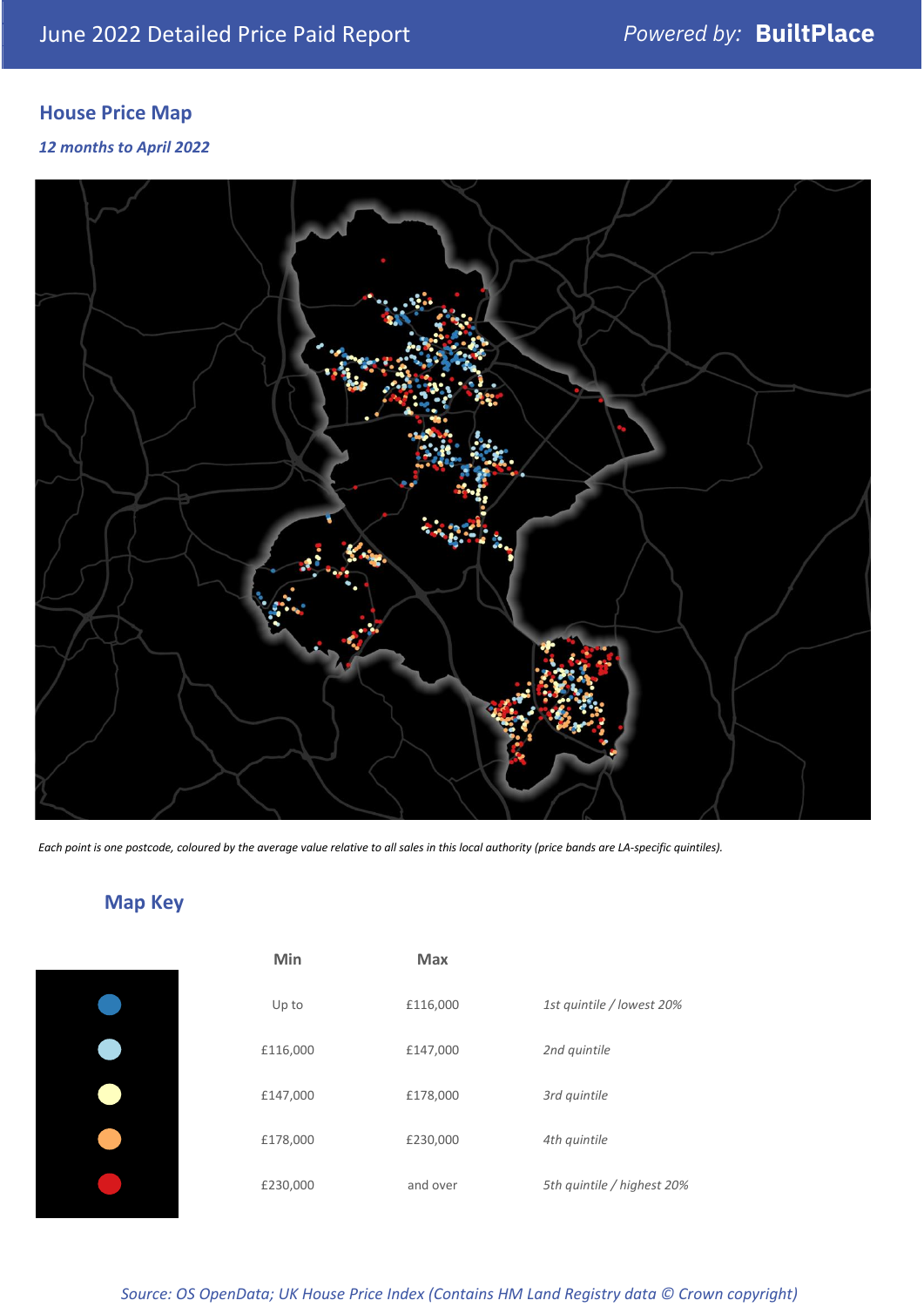## **Average House Price by Property Type**

## *12 months to April 2022*



|                 | <b>New</b>           | <b>Second hand</b> |  |
|-----------------|----------------------|--------------------|--|
| <b>Flat</b>     | No recorded<br>sales | £107,809           |  |
| <b>Terraced</b> | £153,162             | £122,968           |  |
| Semi-detached   | £224,995             | £162,530           |  |
| <b>Detached</b> | £267,495             | £255,747           |  |

## **House Price Distribution by Year**

*All properties, by price band and calendar year (2020 = year to date)*

|                    | 1997 | 2002 | 2007 | 2012 | 2017 | 2019 | 2020 |
|--------------------|------|------|------|------|------|------|------|
| <b>Under £100k</b> | 97%  | 83%  | 37%  | 43%  | 25%  | 12%  | 12%  |
| £100-200k          | 3%   | 16%  | 56%  | 49%  | 58%  | 59%  | 57%  |
| £200-300k          | 0%   | 1%   | 6%   | 6%   | 13%  | 21%  | 25%  |
| £300-400k          | 0%   | 0%   | 1%   | 2%   | 3%   | 6%   | 4%   |
| £400-500k          | 0%   | 0%   | 0%   | 0%   | 1%   | 1%   | 1%   |
| £500k-1m           | 0%   | 0%   | 0%   | 0%   | 0%   | 1%   | 1%   |
| £1-2m              | 0%   | 0%   | 0%   | 0%   | 0%   | 0%   | 0%   |
| <b>Over £2m</b>    | 0%   | 0%   | 0%   | 0%   | 0%   | 0%   | 0%   |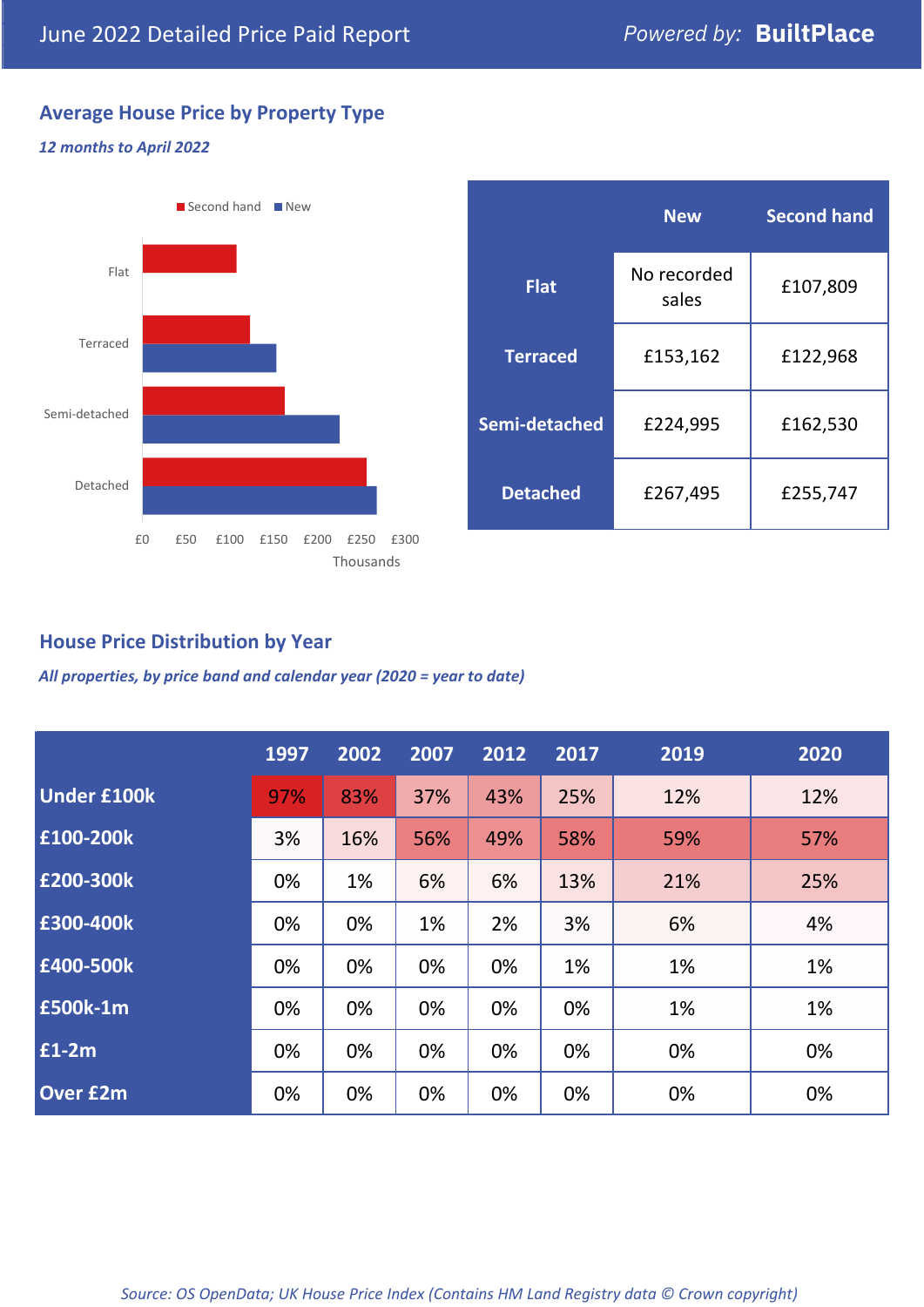## **Transactions (February 2022 data)**

*Annual Transactions, Indexed (2001-05 average = 100)*



There were 1,916 transactions in Ashfield during the 12 months to February 2022. This is 67% of the average from 2001- 05 and suggests activity is significantly below pre-downturn levels.

Transactions in Ashfield have fallen by 11.8% since 2014, compared to changes of -8.0% for East Midlands and -7.7% for England.



#### *Cash and New Build Sales as % of Total, by Year*

*Note: The data on this page EXCLUDES transactions identified as transfers under a power of sale/repossessions, buy-to-lets (where they can be identified by a mortgage), and transfers to non-private individuals - i.e. it comprises only Land Registry 'A' data.*